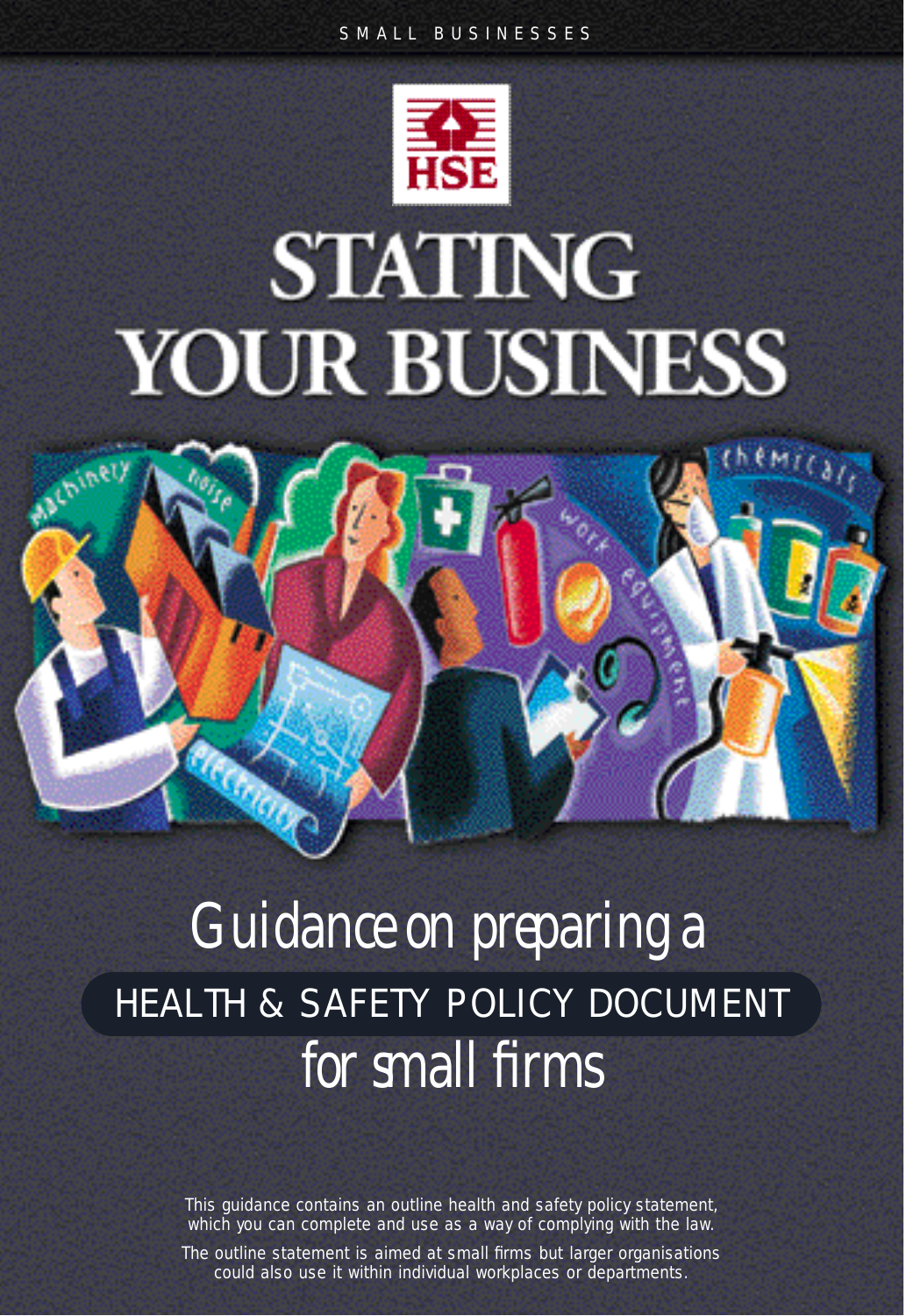#### *Introduction*

#### *What is a health and safety policy statement?*

*2*

Your health and safety policy statement sets out how you manage health and safety in your organisation. It is a unique document that shows who does what; and when and how they do it.

This is an example of a policy statement that you can use, fill in and keep in your workplace. However, you do not have to use this document or format. You are free to record and store the information in any form you choose. This format gives you an idea of the kind of information you need to record.

#### *Why do I need a health and safety policy statement?*

The health and safety policy statement is your starting point to managing health and safety in the workplace. By law, (Health and Safety at Work etc Act 1974 section 2(3)) if you employ five or more people you must have a written health and safety policy. This contains your statement of general policy on health and safety at work and the organisation and arrangements for putting that policy into practice.

Writing a health and safety policy statement is more than just a legal requirement  $-$  it is your commitment to planning and managing health and safety. It is the key to achieving acceptable standards, reducing accidents and cases of workrelated ill health and it shows your employees that you care for their health and safety.

#### *Who should do what?*

With very few exceptions, the responsibility for health and safety rests on you as an employer. However, many day-to-day tasks may be delegated. Your statement should show clearly how these tasks are allocated, but remember, you will still have ultimate responsibility.

You should consult your employees (through safety representatives, if you have any) about the policy statement. Everyone should be able to see from the policy statement exactly who is responsible for different things, such as advice, reporting an accident, and first aid.

#### *When and how should they do it?*

Your policy statement should describe your arrangements, ie the systems and procedures you have in place for ensuring employees' health and safety.

You may wish to refer to other documents, eg works' rules, safety checklists, training programmes, emergency instructions, etc. All employees may not need to see all the other documents, but they must see the policy statement itself.

#### *How often do I need to revise the policy statement?*

It should be reviewed and possibly revised in the light of experience, or because of operational or organisational changes. It is useful to review the policy regularly (eg annually).

#### *Do I have to do anything else?*

Yes, you have other legal duties under other legislation. In particular, under the Management of Health and Safety at Work Regulations 1999, you have to assess the risks arising from your work activities and record the significant findings (you can cross-refer to page 5 of this document). You also have to record your arrangements for health and safety (you can use this document to do that). Depending on your type of work, there may be other specific legislation that will apply.

REMEMBER: What you write in the policy has to be put into practice. The true test of a health and safety policy is the actual conditions in the workplace, not how well the statement is written.

#### *How to use this guidance*

This guidance is split into three parts. It contains a statement of general policy based on your legal duties under the Health and Safety at Work etc Act 1974. Then you can record your organisational responsibilities and your arrangements to ensure the health and safety of your employees. Notes are included alongside each section to help you. Some useful publications are listed in the notes and at the end of this guidance.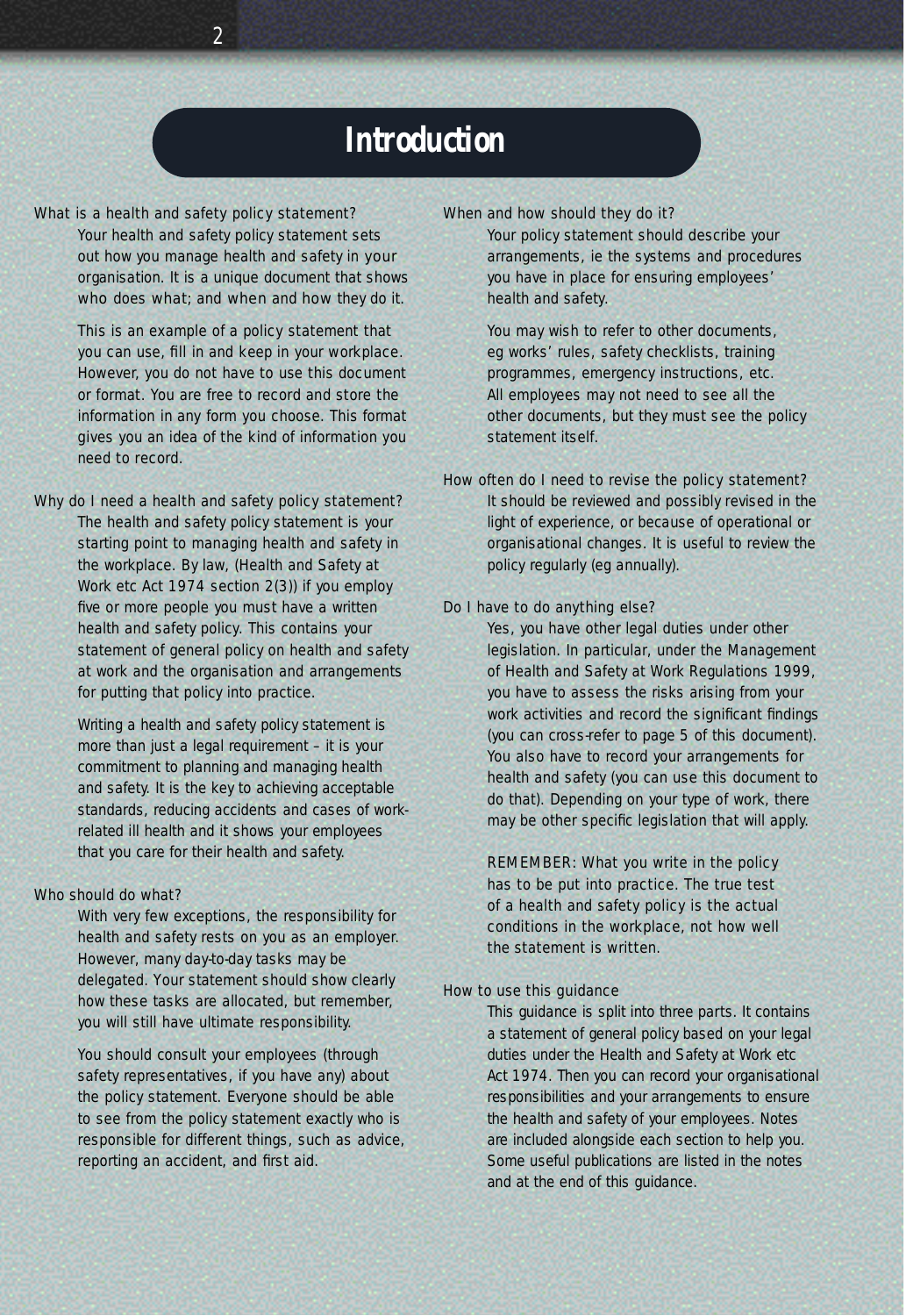### *Health and Safety Policy Statement*

Health and Safety at Work etc Act 1974

This is the Health and Safety Policy Statement of

# Merlin Open Systems

(name of company)

#### *Our statement of general policy is:*

- to provide adequate control of the health and safety risks arising from our work activities;
- to consult with our employees on matters affecting their health and safety;
- to provide and maintain safe plant and equipment;
- to ensure safe handling and use of substances;
- to provide information, instruction and supervision for employees;
- to ensure all employees are competent to do their tasks, and to give them adequate training;
- to prevent accidents and cases of work-related ill health;
- to maintain safe and healthy working conditions; and
- to review and revise this policy as necessary at regular intervals.

**Signed** 

# David R Evans<br>
(Employer)<br>
Date Review date<br>
10 January 2010 10 January 2011

(Employer)

Date Review date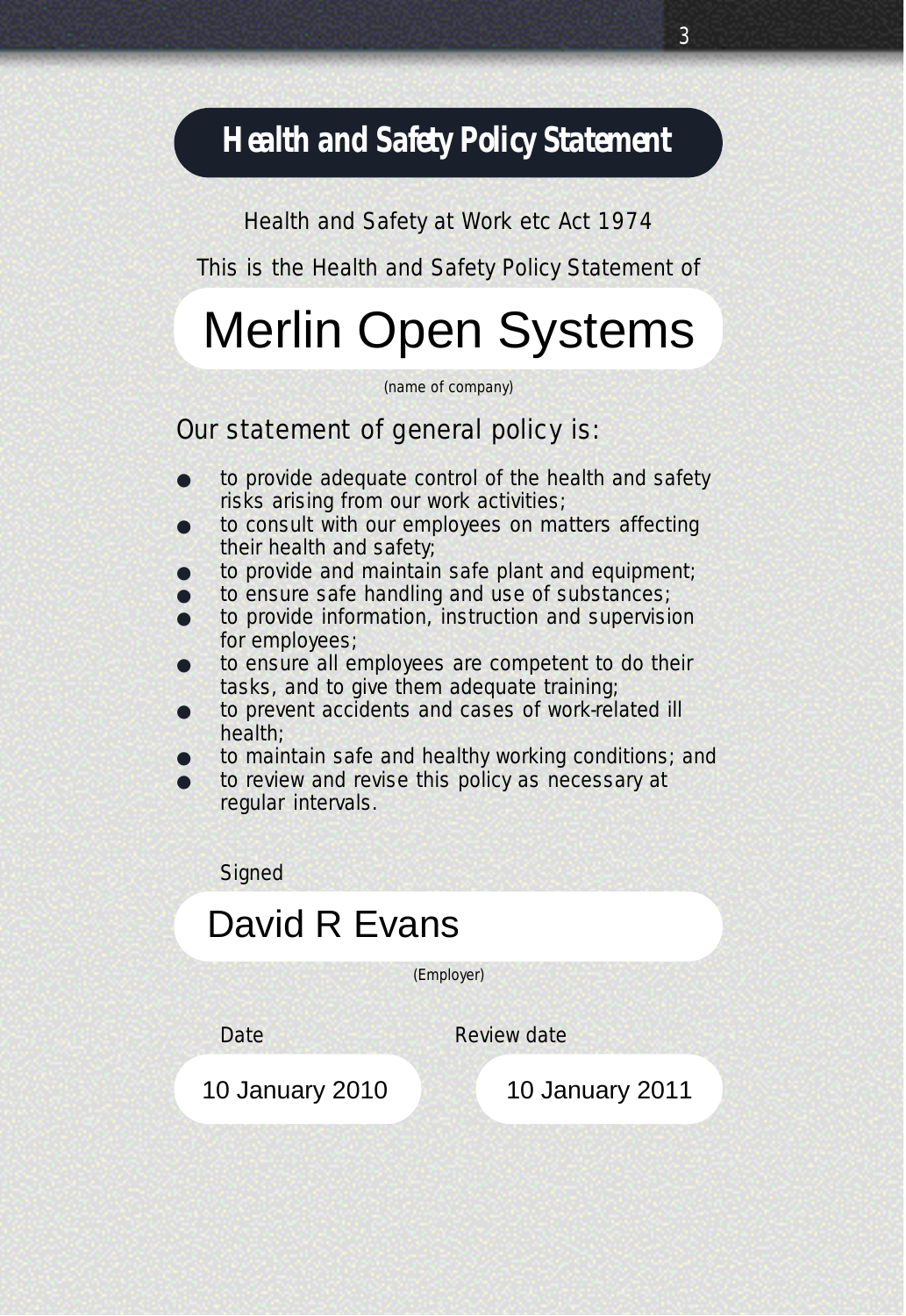#### *Re s p o n s i b i l i t i e s*

*1* Overall and final responsibility for health and safety is that of

# David Evans

*2* Day-to-day responsibility for ensuring this policy is put into practice is delegated to

# Peter Sutton

*3* To ensure health and safety standards are maintained/ improved, the following people have responsibility in the following areas

*Name Responsibility*

### NOT APPLICABLE

#### *Note 1*

Your name must be inserted here. As the employer (ie sole trader, senior partner or managing director) you have overall responsibility for health and safety.

#### *Note 2*

If you are not always there, or do not have time to manage on a day-to-day basis, you can delegate this role to someone else, eg director, manager or supervisor. You will need to ensure that they keep you fully informed of health and safety matters – it will still be your overall responsibility.

#### *Note 3*

You may delegate functions to people within your organisation, either by specific areas within the workplace or by topic.

You should include their specific responsibilities in their job description (if they have one).

You must also ensure that they are competent to undertake their health and safety responsibilities and have adequate resources to enable them to do their job properly.

#### It is important that

responsibilities are clearly set out – this will make sure that if there are any health and safety concerns, they can be reported to the right person, so they can be dealt with.

You may wish to insert a diagram or chart showing your management structure/ arrangements.

#### *Note 4*

Employees have legal responsibilities to take care of the health and safety of themselves and others, and to co-operate with you to help you comply with the law.

Equally, if employees have any concerns over health and safety issues, they should be clear about whom they should tell, so that the concerns can be addressed.

*4* All employees have to:

- co-operate with supervisors and managers on health and safety matters;
- not interfere with anything provided to safeguard their health and safety;
- take reasonable care of their own health and safety; and
- report all health and safety concerns to an appropriate person (as detailed in this policy statement).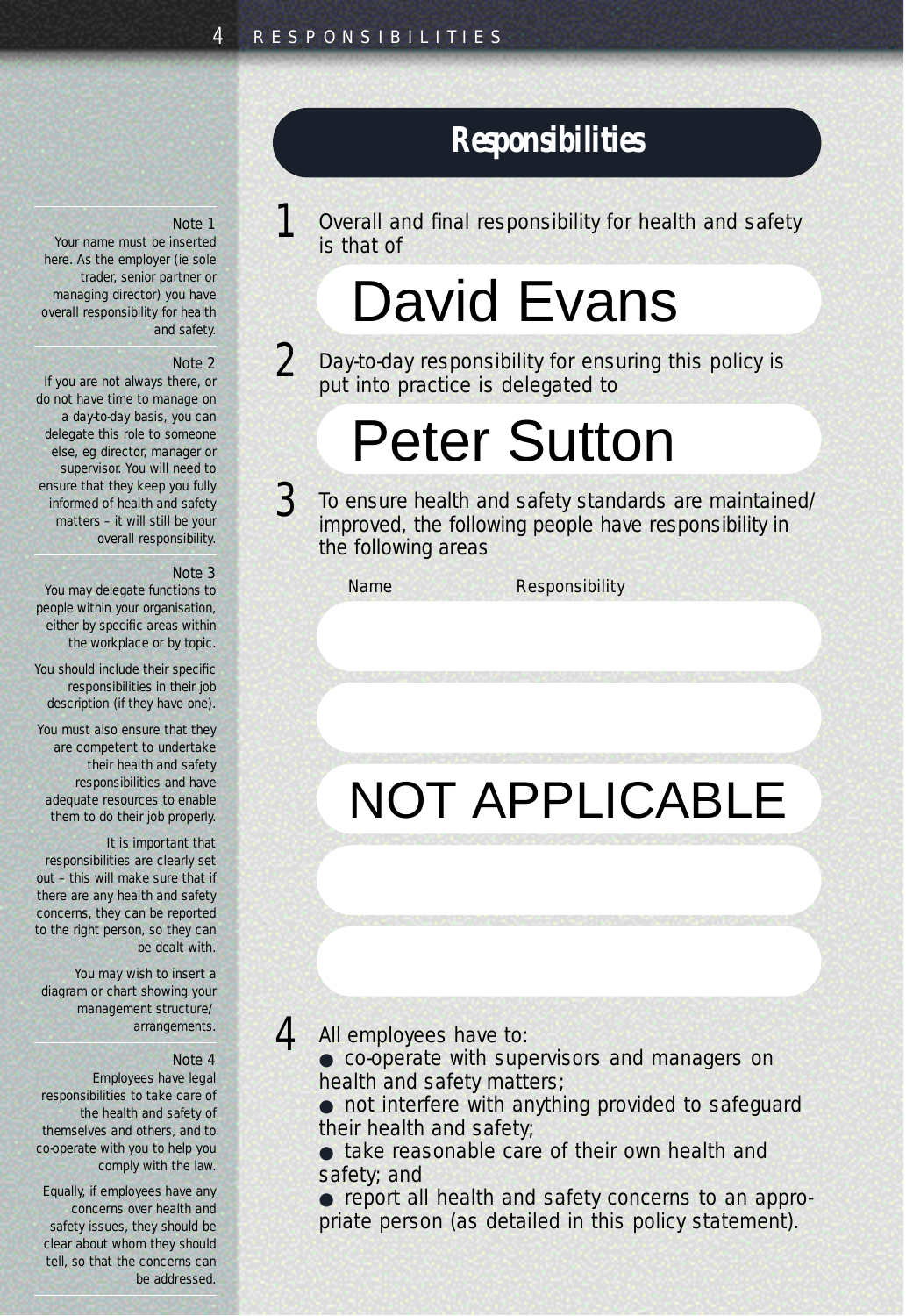#### *Health and safety risks arising fro m our work activities*

Risk assessments will be undertaken by

# Peter Sutton

The findings of the risk assessments will be reported to

# David Evans

Action required to remove/control risks will be approved by

# David Evans

# Peter Sutton

will be responsible for ensuring the action required is implemented.

# David Evans

will check that the implemented actions have removed/reduced the risks.

Assessments will be reviewed every

●

●

# 12 Months

or when the work activity changes, whichever is soonest.

#### *Note*

You must assess risks to the health and safety of anyone who may be affected by your work activities, so that you can weigh up whether you have done enough or need to do more to comply with the law see Management of Health and Safety at Work Regulations 1999.

You will find some examples of key areas that you should consider, at the end of this guidance.

You will need to involve a number of different people. including your safety representatives and employees, to do the risk assessments.

You need to record the significant findings of your risk assessments in a separate document. Your policy statement only records your arrangements for ensuring the assessments are done, and are kept up to date.

Once you have done your risk assessments, you must take the necessary action to remove or reduce the risk as far as is reasonably practicable.

You can find more guidance in HSE's free leaflets *Five steps* to risk assessment INDG163 ( rev1) 1998 and *A guide to*  risk assessment requirements: *Common provisions in health and safety law* INDG218 1996.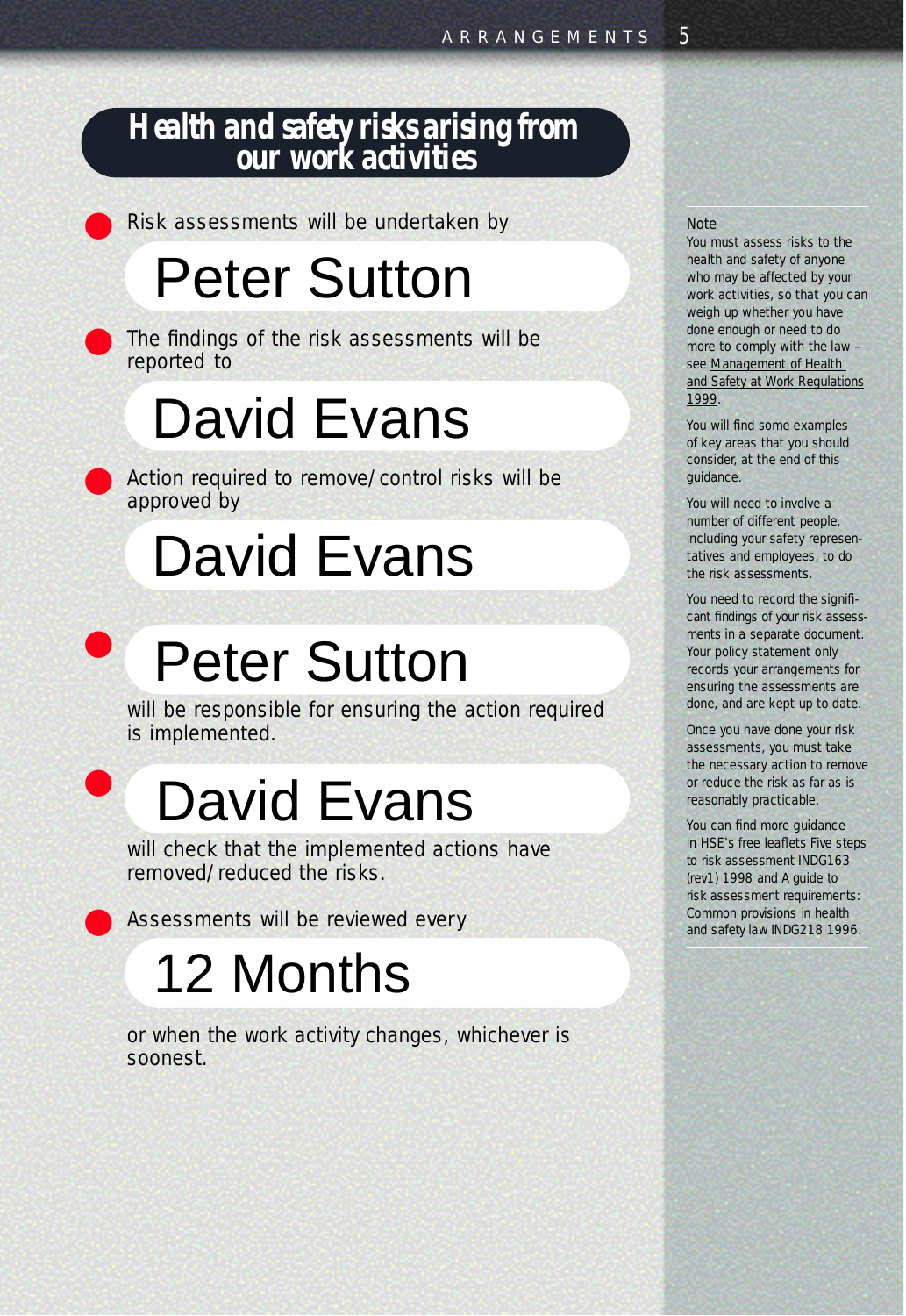#### *Consultation with employees*

Employee representative(s) are

### NOT APPLICABLE

Consultation with employees is provided by

### NOT APPLICABLE

*Note*  You must consult your employees.

If you recognise a trade union and that trade union has appointed a safety representative, you must consult them on matters affecting the employees they represent see Safety Representatives and Safety Committees Regulations 1997.

If you do not have trade unions, you must consult employees, either directly or through an elected representative see Health and Safety (Consultation with Employees) Regulations 1996.

You may wish to use your works committee or another meeting as a forum for consultation.

If you have a health and safety committee, you could list what it does, who is on it and how often it meets.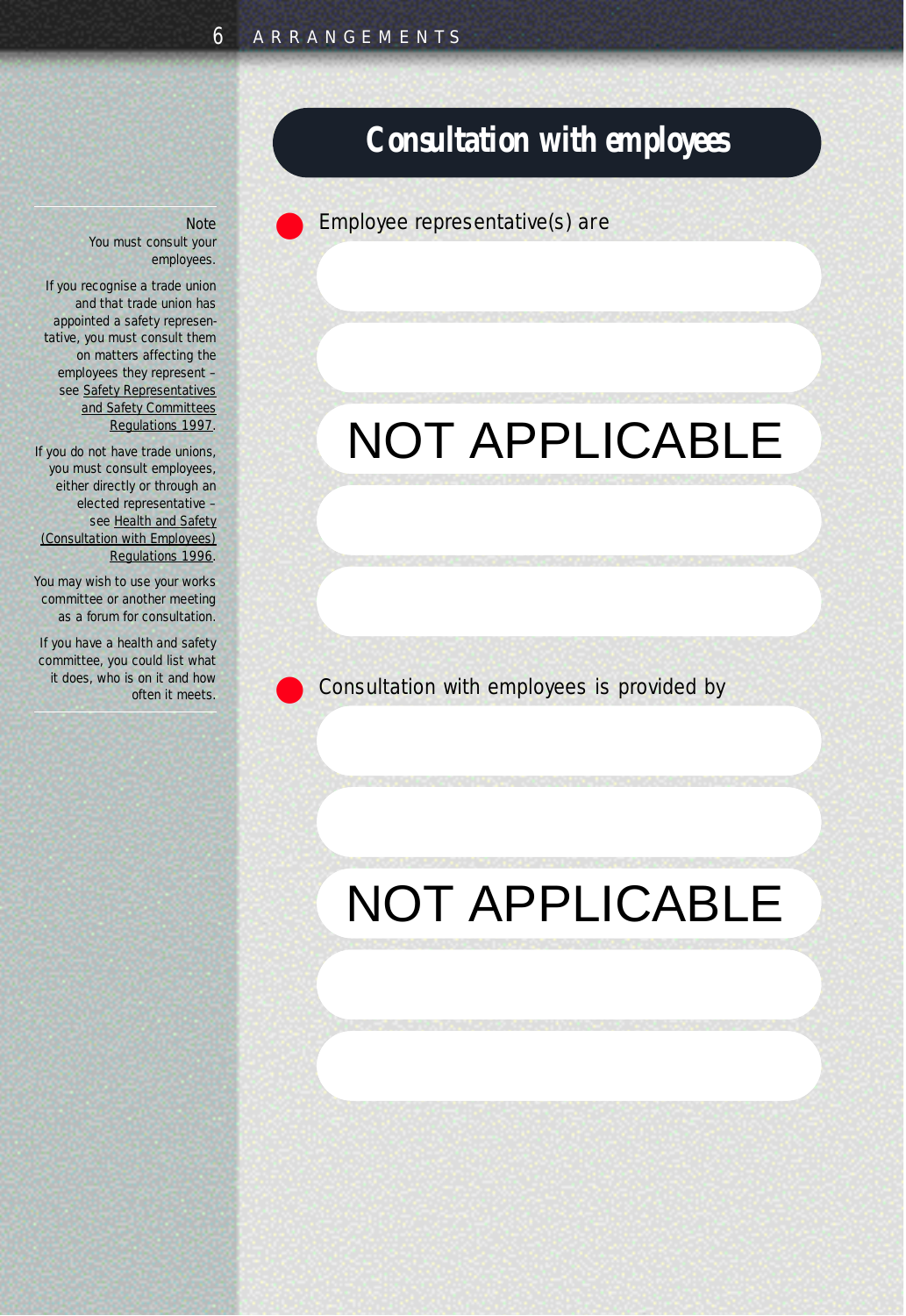### *Safe plant and equipment*

# David Evans

will be responsible for identifying all equipment/plant needing maintenance.

# Peter Sutton

will be responsible for ensuring effective maintenance procedures are drawn up.

# David Evans

will be responsible for ensuring that all identified maintenance is implemented.

Any problems found with plant/equipment should be reported to

### Peter Sutton



●

●

●

# Peter Sutton

will check that new plant and equipment meets health and safety standards before it is purchased.

#### *Note*

You will need to ensure that all plant and equipment (eg lift trucks, vehicles, gas appliances, machinery quarding, ladders, electrical equipment, lifting equipment, air receivers, ventilation plant) that requires maintenance (eq pre-shift) checks, servicing, thorough examinations) is identified and that the maintenance is done.

It may be worthwhile using a logbook to record the maintenance checks.

When buying new or secondhand plant and equipment, you must check it meets health and safety standards before buying it.

You can find more guidance in the Provision and Use of Work Equipment Regulations 1998, Lifting Operations and Lifting Equipment Regulations 1998 and HSE's *Buying new machinery* INDG271 1998.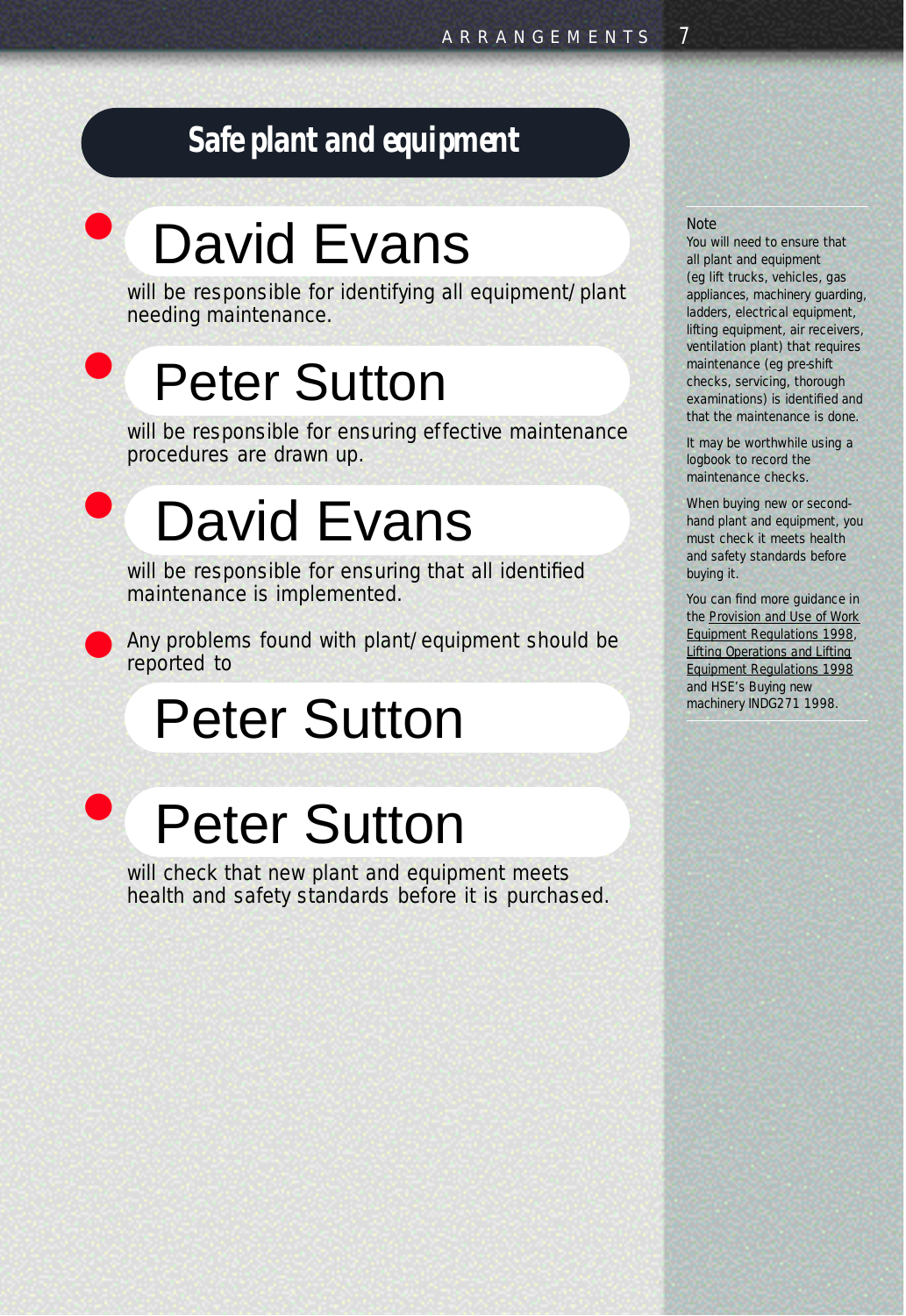●

●

●

●

●

#### *Safe handling and use of substances*

#### *Note*

You must assess the risks from all substances hazardous to health – see Control of Substances Hazardous to **Health Regulations** (COSHH) 2002.

> These are known as your COSHH assessments.

You should do assessments on substances you use (eg adhesives, paints, cleaning agent, solvents) and substances generated from work activities (eg dust, fume, vapour).

Your assessment should identify any health risks. If there is a risk you should take steps to remove or control the risk.

You can find more guidance in HSE's: COSHH: A brief guide to *the Regulations* INDG136(rev2) 2003 (free); *COSHH essentials: Easy steps to control chemicals* HSG193 1999

ISBN 0 7176 2421 8 and the **COSHH ACOP and guidance L5** 2002 ISBN 0 7176 2534 6.

# Peter Sutton

will be responsible for identifying all substances which need a COSHH assessment.

# Peter Sutton

will be responsible for undertaking COSHH assessments.

# David Evans

will be responsible for ensuring that all actions identified in the assessments are implemented.

# NOT APPLICABLE

will be responsible for ensuring that all relevant employees are informed about the COSHH assessments.

# Peter Sutton

will check that new substances can be used safely before they are purchased.

Assessments will be reviewed every

# 12 Months

or when the work activity changes, whichever is soonest.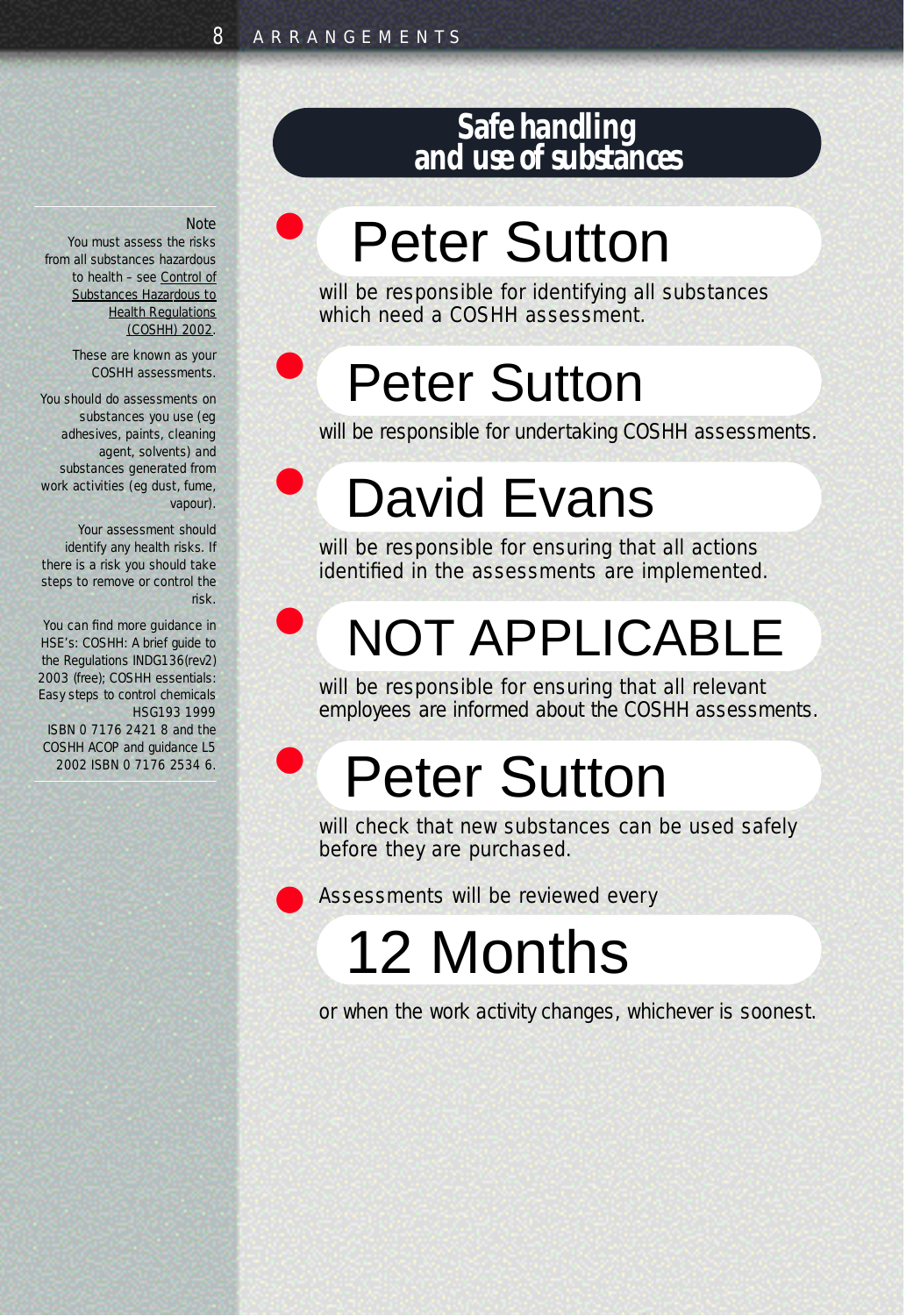#### *Information, instruction and supervision*

The Health and Safety Law poster is displayed at/ leaflets are issued by

# Peter Sutton

Health and safety advice is available from

# Peter Sutton

Supervision of young workers/trainees will be arranged/undertaken/monitored by

### Peter Sutton

#### ● Peter Sutton

is responsible for ensuring that our employees working at locations under the control of other employers, are given relevant health and safety information.

#### *Note*

The Health and Safety Information for Employees Regulations 1989 require employers to display a poster (or to provide leaflets) telling employees what they need to know about health and safety.

You are required to have access to competent advice, either in-house or, if not available, external (eg employers' organisations, trade associations, trades unions, TECs, consultants).

If you have young workers and/or take on trainees or students on work experience, you will need to ensure that they are properly instructed and supervised.

You must also do specific risk assessments for young people – you need to take account of their inexperience, lack of awareness of risks and immaturity (see the Management of Health and Safety at Work Regulations 1999).

If your employees go to work for another employer on your behalf (eg if you are a contractor) you will need to check that they are given relevant health and safety information for that location, by that employer/company.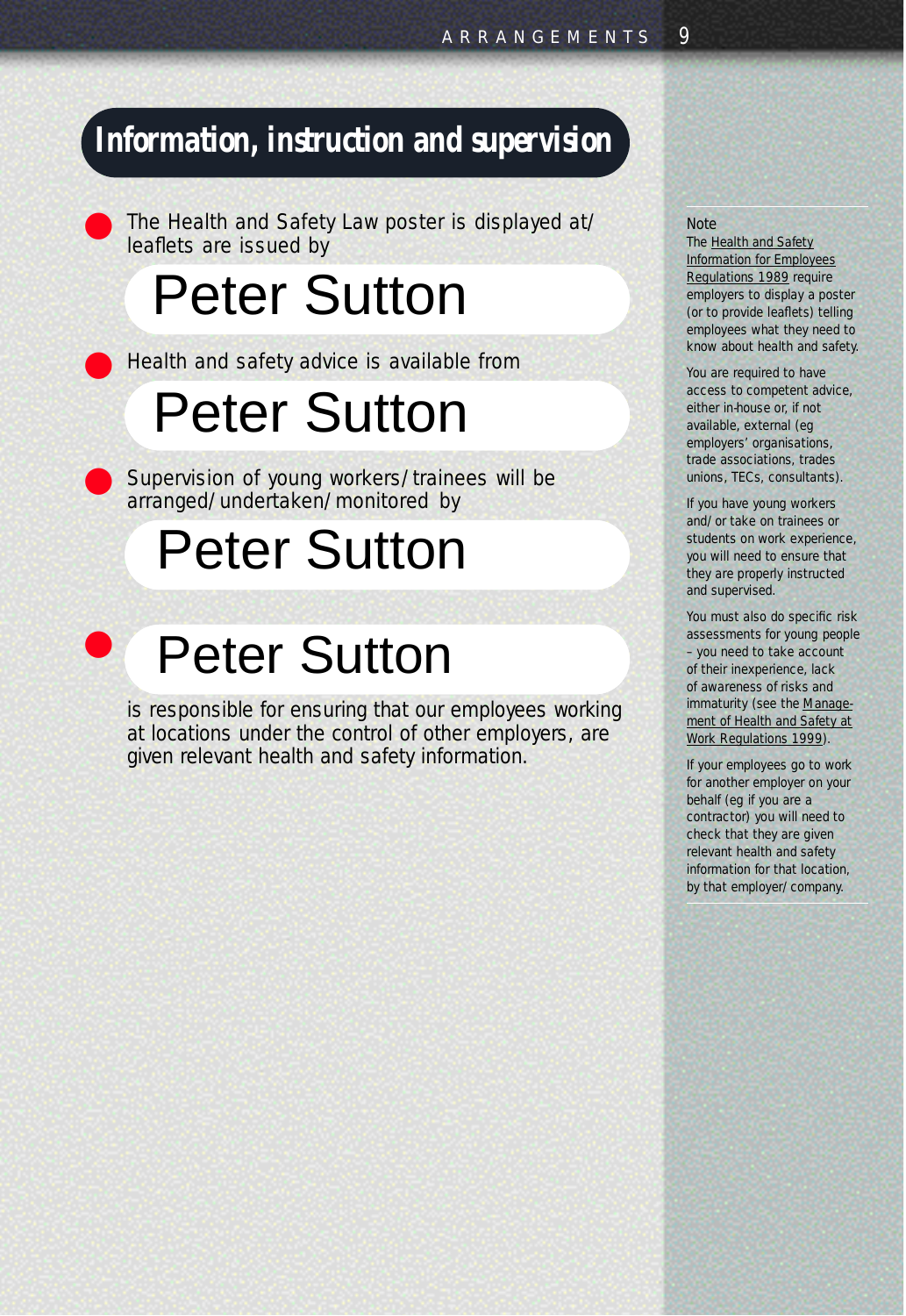#### *Competency for tasks and training*

Induction training will be provided for all employees by

### David Evans

Job specific training will be provided by

### David Evans

Specific jobs requiring special training are...

### NOT APPLICABLE

Training records are kept at/by

### David Evans

Training will be identified, arranged and monitored by

David Evans

#### *Note*

All employees must be given health and safety induction training when they start work. This can be combined with other useful information (eg pay, leave, and hours of work). It needs to cover basic health and safety such as first aid and fire safety.

Employees will need jobspecific training, which includes the health and safety aspects of the job.

You also have to provide health and safety training for people when risks change, or periodically, eg if skills do not get used requiarly.

Some jobs will require additional special training (eg manual handling, driving, slinging techniques, confined space entry and asbestos removal).

You may wish to refer to your company training programme.

It is important to keep records of training (even training you have provided in-house) to show that employees have received training.

> You should monitor the training records, so that refresher training is given when necessary.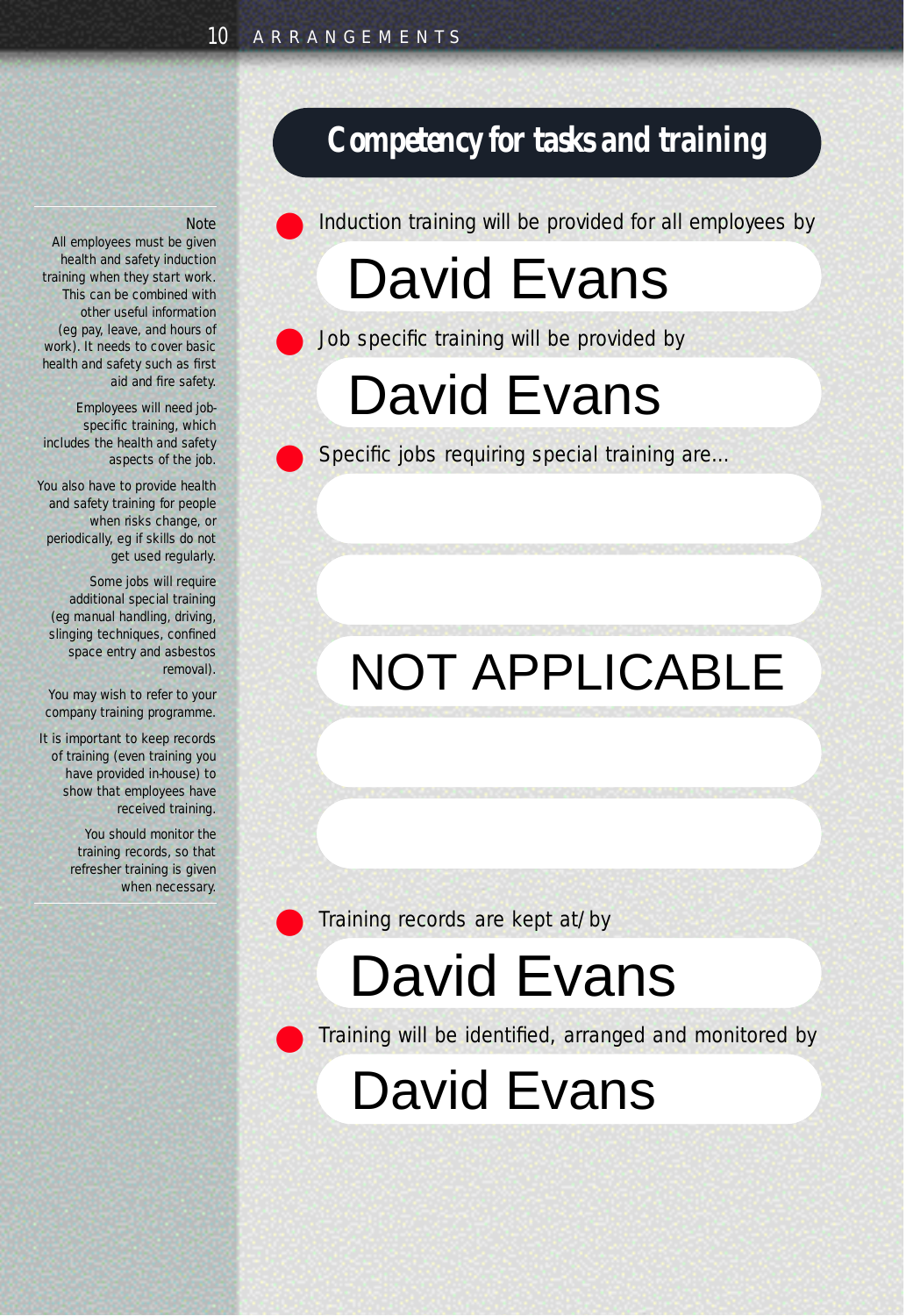#### *Accidents, first aid and work-related ill health*

Health surveillance is required for employees doing the following jobs

### NOT APPLICABLE

Health surveillance will be arranged by

### NOT APPLICABLE

Health surveillance records will be kept by/at

### NOT APPLICABLE

The first aid box(es) is/are kept at

### The fax machine cupboard

The appointed person(s)/first aider(s) is/are

### None

All accidents and cases of work-related ill health are to be recorded in the accident book. The book is kept by/at

### The fax machine cupboard

#### ● David Evans

is responsible for reporting accidents, diseases and dangerous occurrences to the enforcing authority.

#### *Note*

Employees must receive health surveillance for certain work (eq work with flour, lead, chrome, asbestos, noise, isocyanates and some chemicals.

This will identify any health problems early on so that action can be taken before an employee's condition worsens.

Your COSHH assessments (see page 8) should identify all areas and the type of health surveillance needed.

Your records should contain details of the employees, the health surveillance procedures, dates and conclusions. The health care professional doing the surveillance will hold the actual medical records, as these are confidential.

You can find more information in HSE's *Health Surveillance at* work HSG61 1999; Under*standing health surveillance at work: An introduction for employers* INDG304 1999 (free) and in a number of free leaflets on specific substances.

Providing immediate first aid can prevent minor injuries becoming major ones.

As a minimum you must have a first aid box and an appointed person to take charge of first aid requirements. You can find more information in HSE's free leaflets *First aid at work - your questions answered* INDG214 1997 and *Basic advice on first aid at work* INDG347 2002.

Recording accidents (even minor ones) means you can see whether you have a problem in a particular area.

You must report certain types of accidents and ill health at work, using Form 2508 or Form  $2508A -$  see the Reporting of Injuries, Diseases and Dangerous Occurrences Regulations (RIDDOR) 1995.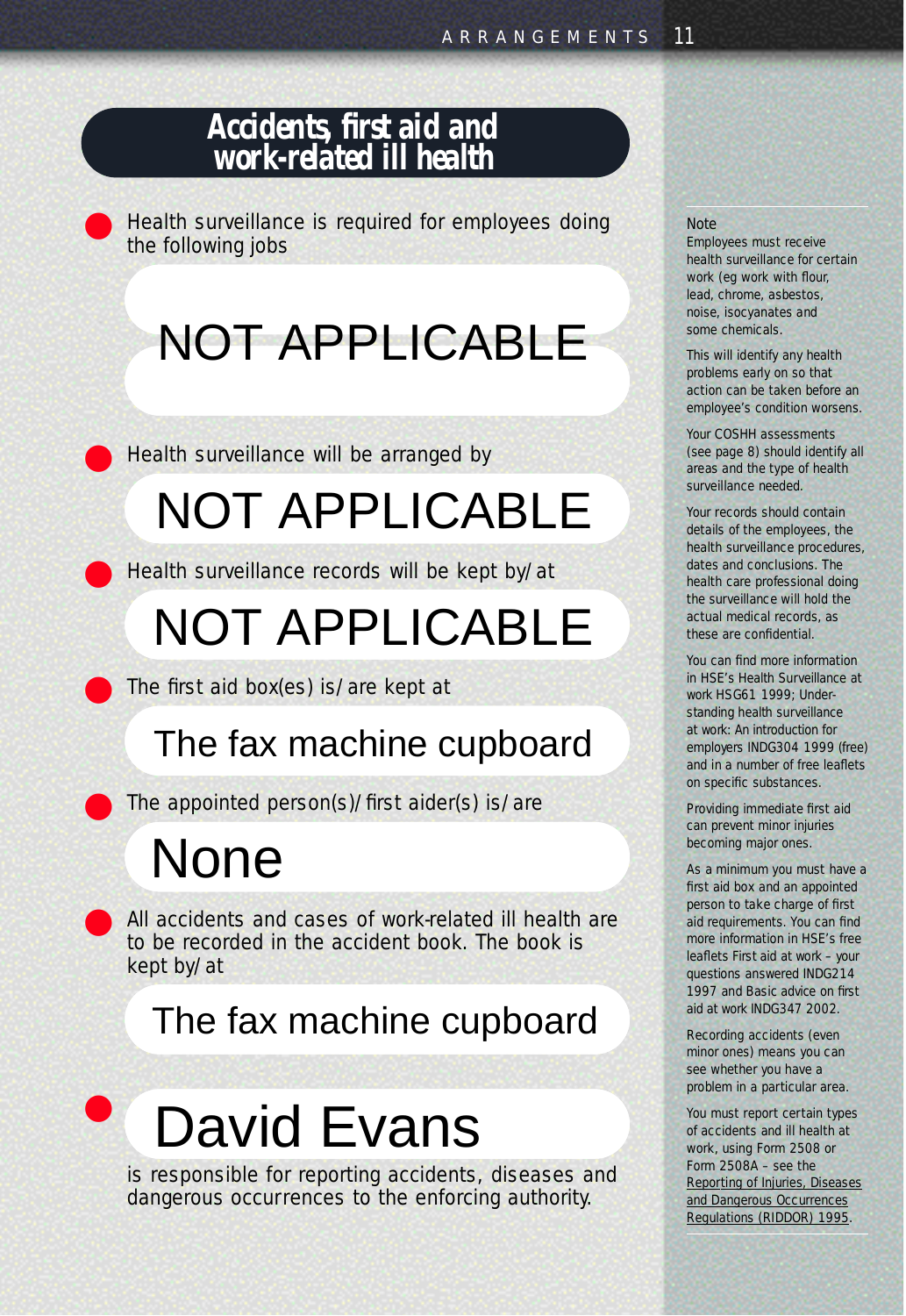#### *Monitoring*

To check our working conditions, and ensure our safe working practices are being followed, we will

### Yearly inspections

### Investigate all accidents

### Peter Sutton

is responsible for investigating accidents.

### Peter Sutton

is responsible for investigating work-related causes of sickness absences.

### Peter Sutton

is responsible for acting on investigation findings to prevent a recurrence.

#### *Note*

You must be able to show that you are checking working conditions and systems of work, ie that you are monitoring health and safety.

You can do this both actively and reactively, ie before and after something goes wrong.

#### **ACTIVELY:**

you or any other appointed person can carry out inspections, have reports submitted to you by managers, do spot check visits, safety representative inspections, etc.

Trade union safety reps have the right to carry out inspections and investigate accidents.

#### **DE ACTIVEIV.**

●

●

●

you can investigate any accidents or sickness absences that occur.

Investigating accidents is a useful way of reviewing your safety systems – ask yourself why the accident really happened and what you can do to stop it happening again.

Similarly, if you have a number of employees absent because of similar ailments, this might mean there is a problem with their jobs causing ill health.

When you find out what went wrong – put it right.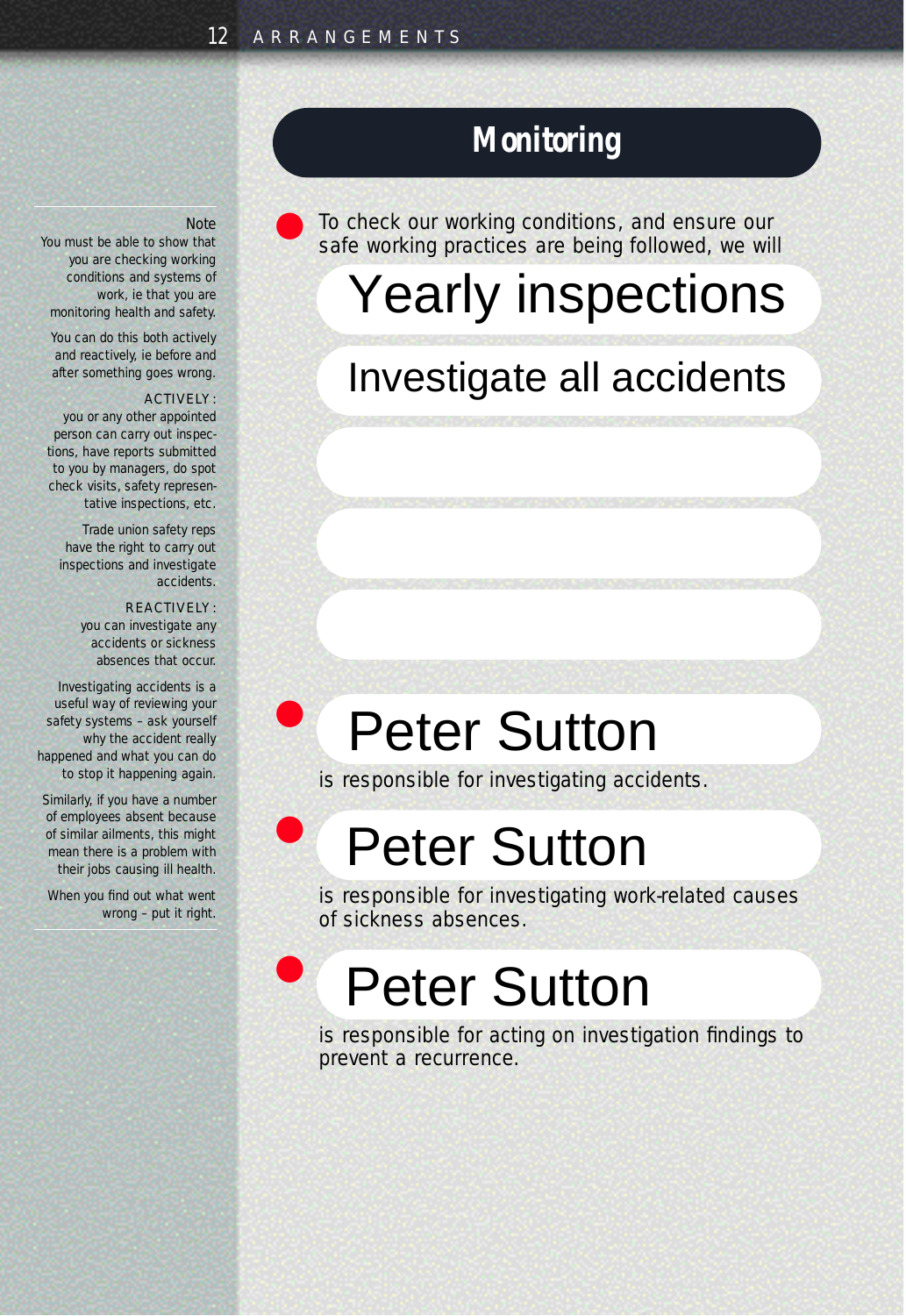#### *Emergency procedures – fire and evacuation*

# Peter Sutton

●

is responsible for ensuring the fire risk assessment is undertaken and implemented.

Escape routes are checked by/every

### Peter Sutton/6 months

Fire extinguishers are maintained and checked by/every

### Bournston Developments

Alarms are tested by/every

### Bournston Developments

Emergency evacuation will be tested every

year

#### *Note*

You must carry out fire risk assessments, in the same way as you do for health and safety risk assessments.

Your local fire service can tell you your obligations.

For escape routes, extinguishers and alarms, you should state who checks, how often and also where they are based.

You need a routine in case of fire or any other emergency evacuation. You should test your alarms and emergency evacuation procedures regularly.

You can find more information on fire safety in HSE's Fire *safety – an employer's guide* 1999 ISBN 0 11 341229 0.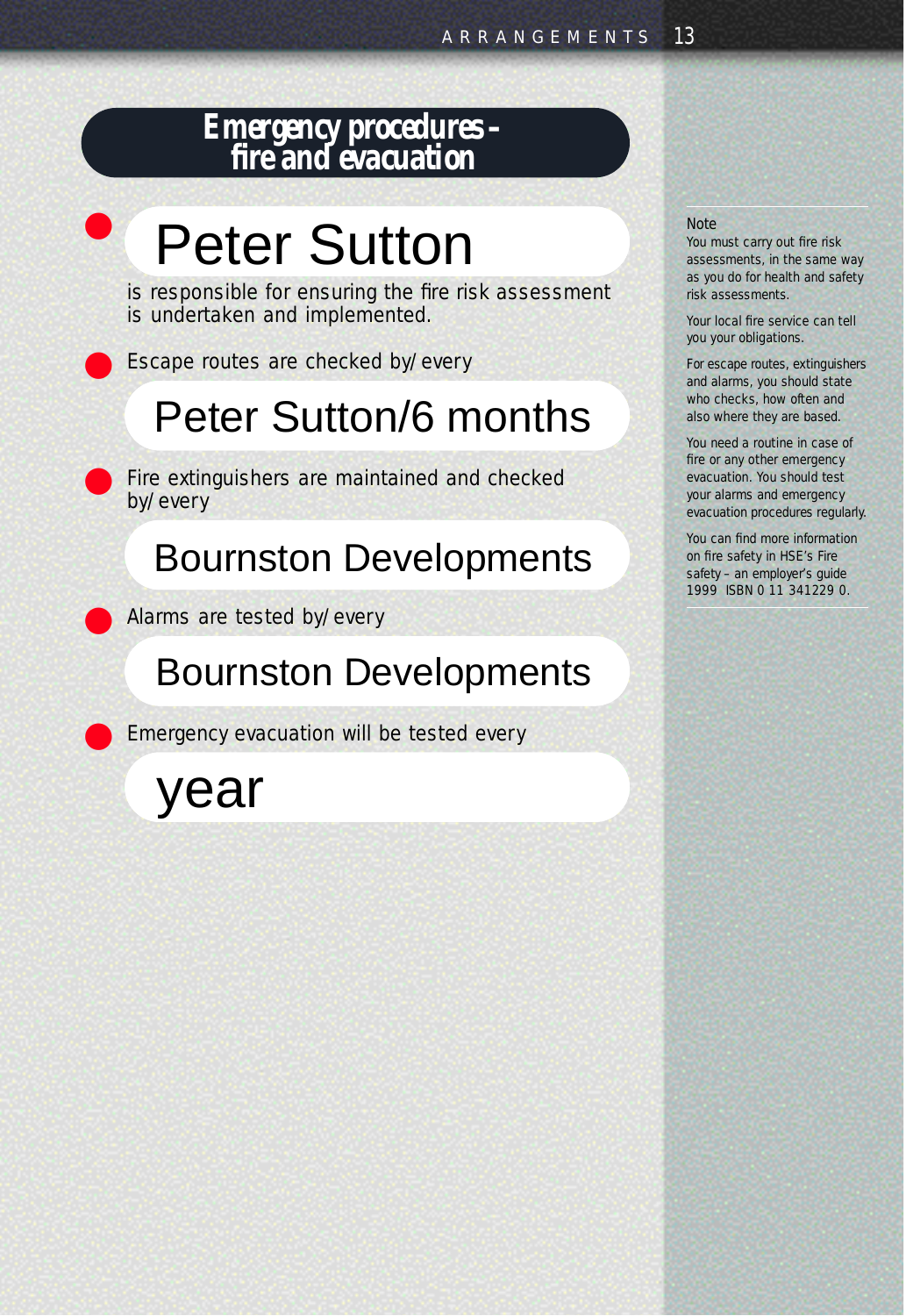#### *Some key areas of risk*

- **Asbestos**
- Chemicals
- **Confined spaces**
- Display screen equipment (VDUs)
- **Electricity**
- **Excavation**
- Falling objects/ collapsing structures
- Fire and explosion
- Machinery (including guarding)
- Manual handling
- Noise
- Pressure systems
- Radiation
- Slips, trips and falls
- **Stress**
- Substances hazardous to health (including dust, fume, etc)
- **Temperatures**
- Transport (including carrying dangerous substances, and pedestrians in the workplace)
- **Vibration**
- Violence to staff
- Work equipment
- Work-related upper limb disorders
- **Working alone**
- Working at heights
- Working environment

These are just some examples of key areas; this is not an exhaustive list. Look around your workplace to identify other risk areas. If any risks apply to your work activities, you will need to do risk assessments to check that you have removed or reduced the risk.

You can find more information on risk assessments and the key areas of risk in HSE's:

- *Essentials of health and safety at work*;
- *Health and safety in small firms: An introduction to health and safety*;
- *Good Health is Good Business: Employers' guide*; and
- *Five steps to risk assessment*.

See 'Where can I get more information?' for details of these publications.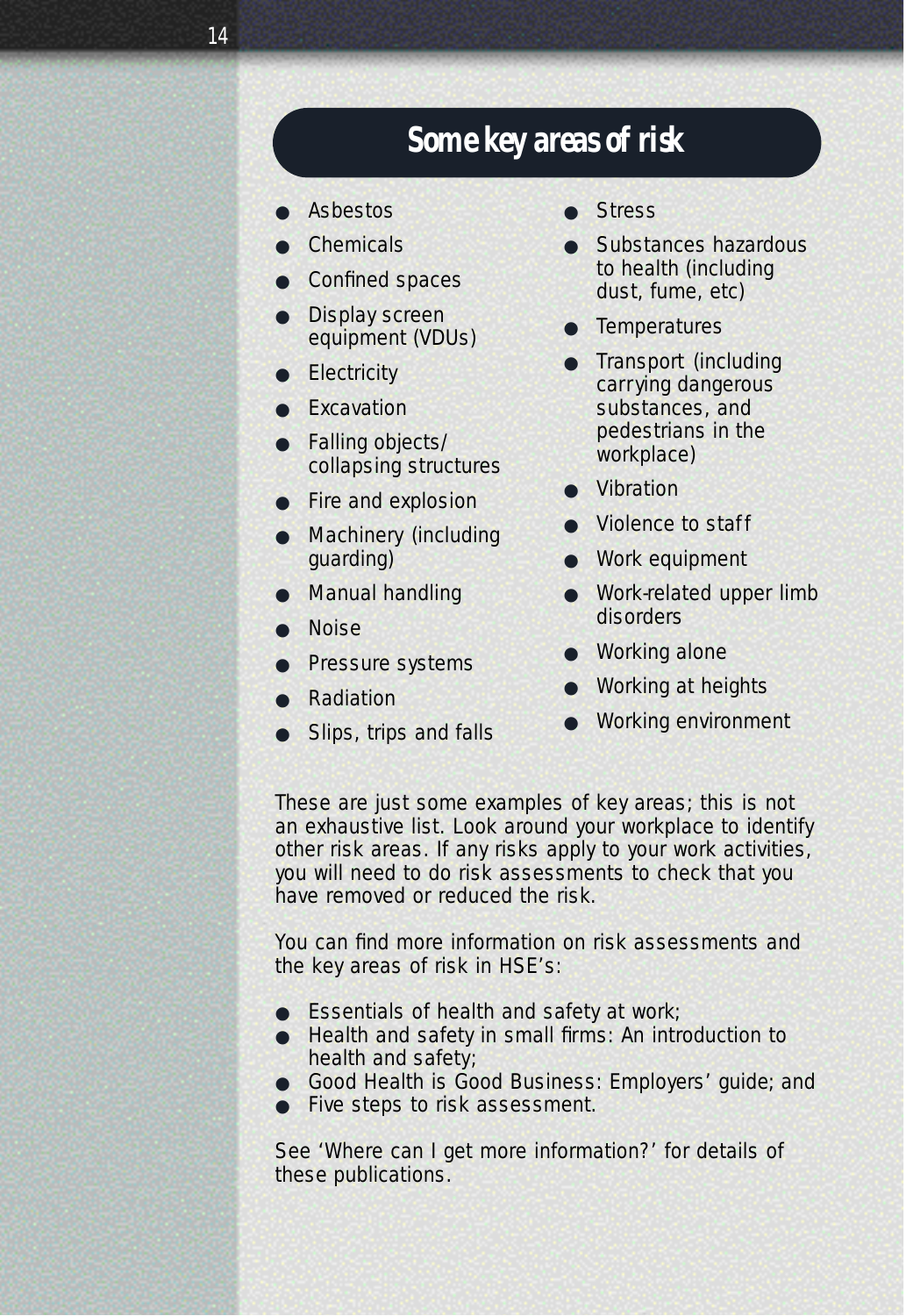#### *Where can I get more information?*

If you still need advice on specific points, check first in the guidance referred to in the notes or listed below.

#### *HSE priced publications*

*Essentials of health and safety at work* HSE Books 1994 ISBN 0 7176 0716 X

*Health risk management – A practical guide for managers in small and medium-sized enterprises* HSG137 HSE Books 1995 ISBN 0 7176 0905 7

*Management of health and safety at work: Management of Health and Safety at Work Regulations 1999 Approved Code of Practice and guidance* L21 (Second edition) HSE Books 2000 ISBN 0 7176 2488 9

#### *HSE free leaflets*

*An introduction to health and safety: Health and safety in small firms* INDG259(rev1) HSE Books 2003

*Managing health and safety: five steps to success* INDG275 HSE Books 1998

*Consulting employees on health and safety: A guide to the law* INDG232 HSE Books 1996

*RIDDOR explained. Reporting of Injuries, Diseases and Dangerous Occurrences Regulations 1995* HSE 31(rev1) HSE Books 1999 Also available in priced packs; ISBN 0 7176 2441 2

*Health and safety training. What you need to know* INDG345 HSE Books 2001 Also available in priced packs; ISBN 0 7176 2137 5

*Five steps to risk assessment* INDG163(rev1) HSE Books 1998 Also available in priced packs; ISBN 0 7176 1565 0

While every effort has been made to ensure the accuracy of the references listed in this publication, their future availability cannot be guaranteed.